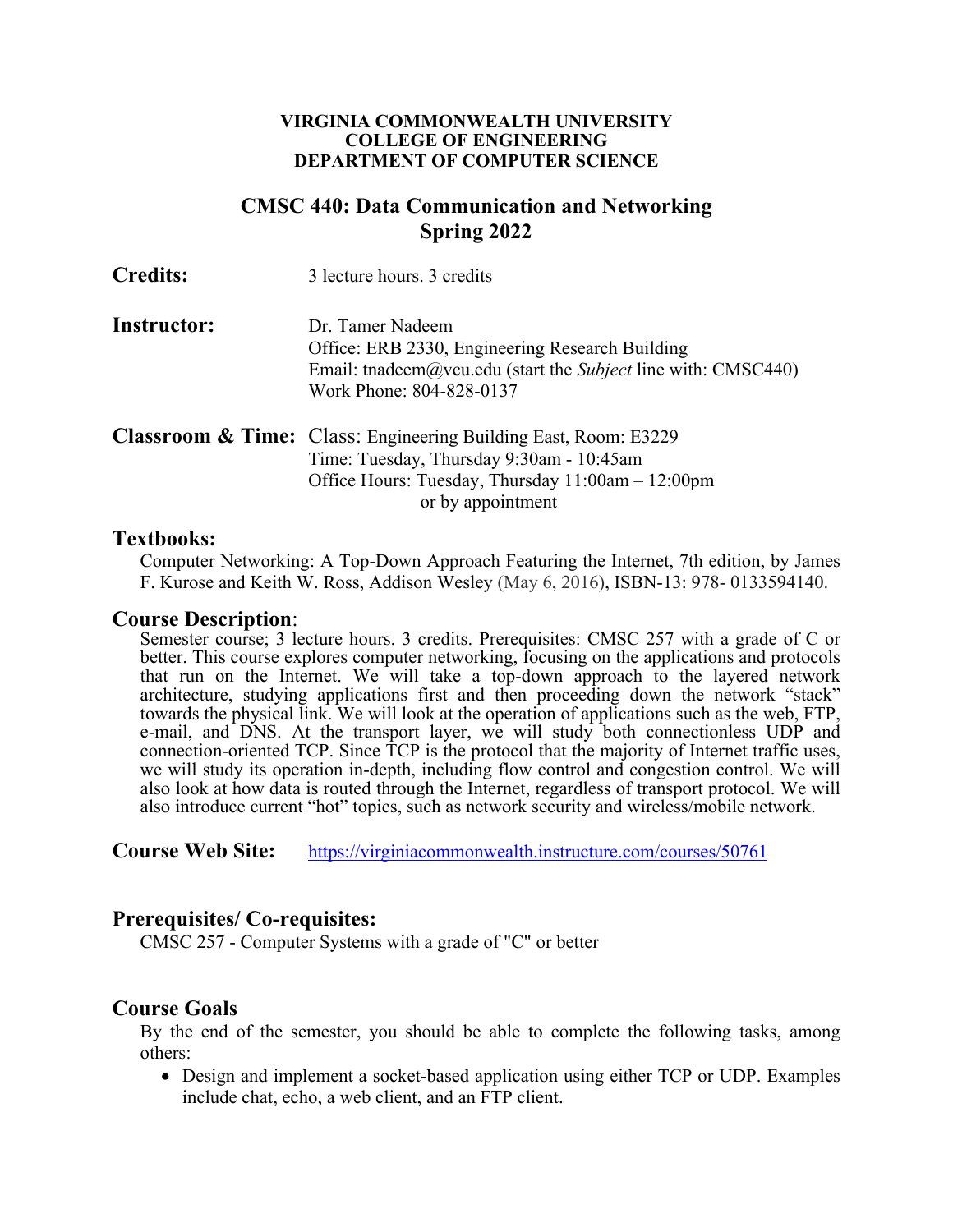- Explain how the choice of a transport protocol can affect networked applications.
- Use networking tools such as ping, traceroute, tcpdump, and dig to investigate a network.
- Explain what happens on the network when you click a link on a web page.
- Explain how an email message you send to a friend is sent and delivered.
- List the two main types of routing algorithms and which protocols use those algorithms. Describe the main differences between the two algorithms.
- Explain why routers cannot have a routing table with an entry for every other router in the Internet.
- Compute the end-to-end delay for a packet given the propagation delay, link bandwidth, and packet size.
- List the five layers of the Internet protocol stack and give an example of each.
- Explain the difference between congestion control and flow control and how each is implemented in TCP

Course requirements include (1) readings for class preparation and class participation, (2) programming assignments, (3) homework, (4) Mid-term exam and (5) final exam.

# **Learning outcomes and performance indicators:**

The Computer Science Learning Objectives that are covered in this course are:

### **1 Analyze a complex computing problem and to apply principles of computing and other relevant disciplines to identify solutions**

Graduates will have the ability to design a computer-based system, process, component or program as well as design non-computing requirements.

### Performance indicators:

**P.I.** Ability to understand and identify the different actions/components of network protocols/services

## **2 Design, implement, and evaluate a computing-based solution to meet a given set of computing requirements in the context of the program's discipline.**

Graduates will have the ability to implement a computer-based system, process, component or program.

### Performance indicator:

**P.I.** Ability to design, implement, and test a networking protocol/service that gives corrects results.

# **Course Schedule**

Table shows class meeting days, topics, and readings. Typically, a weakly assignment will be posted by next day of the class with a due date on Sunday. Dates and topics are subject to change during the course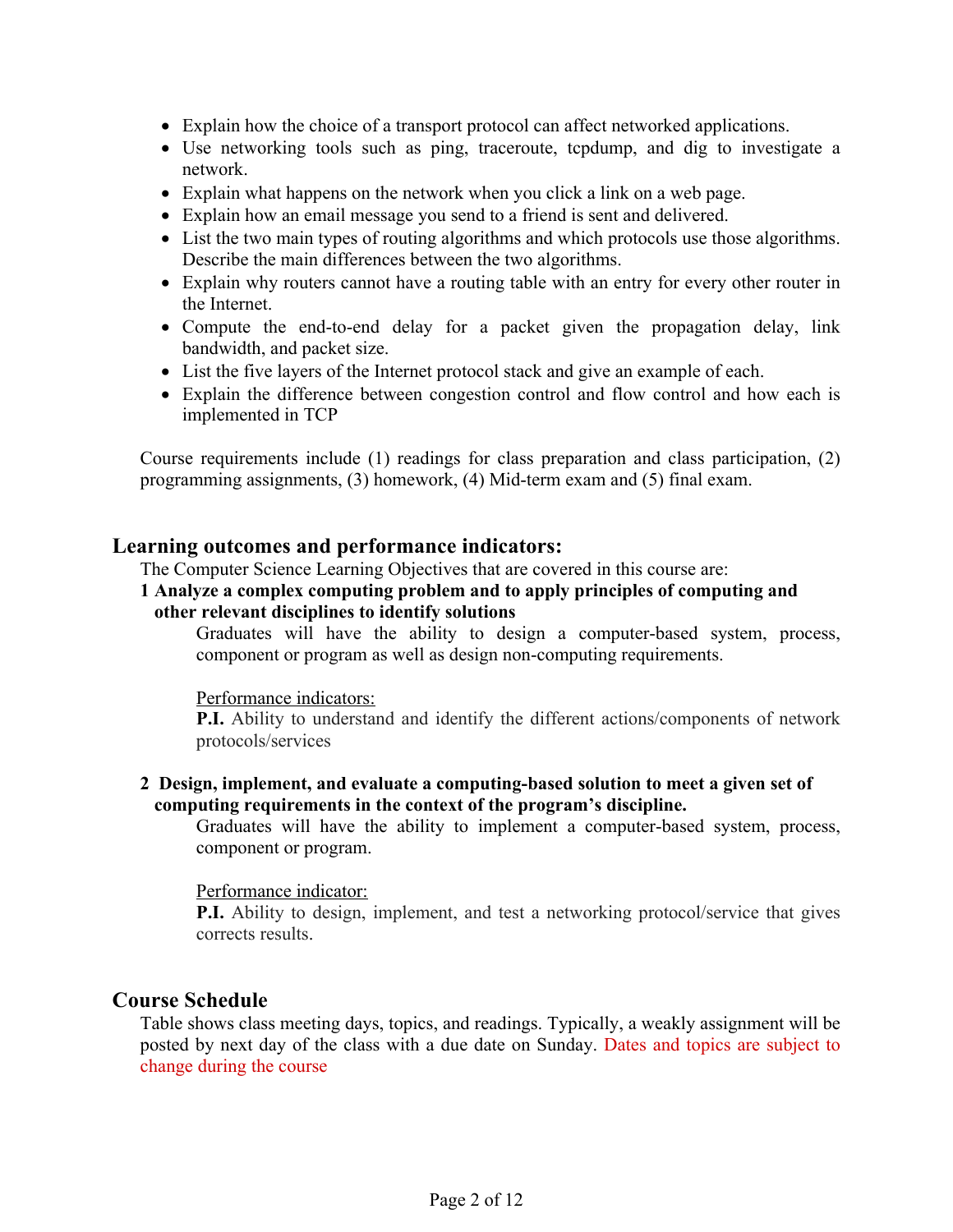| <b>Class Meeting</b><br>Days | <b>Topics</b>                                                                                         | <b>Readings</b>                                                     |
|------------------------------|-------------------------------------------------------------------------------------------------------|---------------------------------------------------------------------|
| Tuesday,                     | Lec #01 - Course Logistics: Course structure,                                                         | • Syllabus                                                          |
| January 18                   | grading, assignments, etc.                                                                            | · Slides                                                            |
|                              | Introduction to Computer Network and the<br>Internet (I): What is Internet?                           | • Kurose & Ross: Chapter 1, Sections: 1.1                           |
| Thursday,                    | Lec #02 - Introduction to Computer Network and                                                        | · Slides                                                            |
| January 20                   | the Internet (II): The Network Edge, and The<br>Network Core.                                         | • Kurose & Ross: Chapter 1, Sections: 1.2<br>$-1.3$                 |
| Tuesday,                     | Lec #03 - Introduction to Computer Network and                                                        | · Slides                                                            |
| January 25                   | the Internet (III): Delay/Loss/Throughput, and<br>Protocol Layers.                                    | • Kurose & Ross: Chapter 1, Sections: 1.4                           |
| Thursday,                    | Lec #04 - Introduction to Computer Network and                                                        | · Slides                                                            |
| January 27                   | the Internet (IV): Protocol Layers, Networks<br>Vulnerability, and History of Computer<br>Networking. | • Kurose & Ross: Chapter 1, Sections: 1.5<br>$-1.7$                 |
| Tuesday,                     | Lec #05 - Application Layer (I): Network                                                              | · Slides                                                            |
| February 1                   | Application Principles and Architecture, Client-<br>Server Model.                                     | • Kurose & Ross: Chapter 2, Sections: 2.1                           |
| Thursday,                    | Lec #06 - Application Layer (II): Socket                                                              | · Slides                                                            |
| February 3                   | Programming.                                                                                          | • Kurose & Ross: Chapter 2, Sections: 2.7                           |
| Tuesday,                     | Lec #07 - Application Layer (III): HTTP                                                               | $\bullet$ Slides                                                    |
| February 8                   | Application.                                                                                          | • Kurose & Ross: Chapter 2, Sections: 2.2<br>$-2.2.3$               |
| Thursday,                    | Lec #08 - Application Layer (IV): HTTP                                                                | · Slides                                                            |
| February 10                  | (cont'd), FTP, and Mail Applications.                                                                 | • Kurose & Ross: Chapter 2, Sections:<br>$2.2.4 - 2.3, 2.4 - 2.4.1$ |
| Tuesday,                     | Lec #09 - Application Layer (IV): Mail (cont'd)                                                       | · Slides                                                            |
| February 15                  | and DNS Applications.                                                                                 | • Kurose & Ross: Chapter 2, Sections:<br>$2.4.3 - 2.4.4, 2.5$       |
| Thursday,                    | Lec $\#10$ - Transport Layer (I): Introduction,                                                       | · Slides                                                            |
| February 17                  | Mux/Demux, and UDP, Intro to Reliable<br>Transmission.                                                | • Kurose & Ross: Chapter 3, Sections: 3.1<br>$-3.3$                 |
| Tuesday,                     | Lec #11 - Transport Layer (II): Reliable Data                                                         | • Slides                                                            |
| February 22                  | Transmission, pipelining.                                                                             | • Kurose & Ross: Chapter 3, Sections: 3.4<br>$-3.4.1$               |
| Thursday,                    | Lec #12 - Transport Layer (III): Pipelining, TCP.                                                     | $\bullet$ Slides                                                    |
| February 24                  |                                                                                                       | • Kurose & Ross: Chapter 3, Sections:<br>$3.4.2 - 3.5.1$            |
| Tuesday,                     | Lec #13 - Transport Layer (IV): TCP, Flow                                                             | $\bullet$ Slides                                                    |
| March 1                      | Control, and Connection management.                                                                   | • Kurose & Ross: Chapter 3, Sections:<br>$3.5.2 - 3.5.5$            |
| Thursday,                    | Lec #14 - Transport Layer (V): TCP Congestion                                                         | · Slides                                                            |
| March 3                      | Control.                                                                                              | Kurose & Ross: Chapter 3, Sections: 3.5.6<br>$-3.7$                 |
| Thursday,                    | No Class – Spring break                                                                               |                                                                     |
| March 8                      |                                                                                                       |                                                                     |
| Thursday,                    | No Class – Spring break                                                                               |                                                                     |
| March 10                     |                                                                                                       |                                                                     |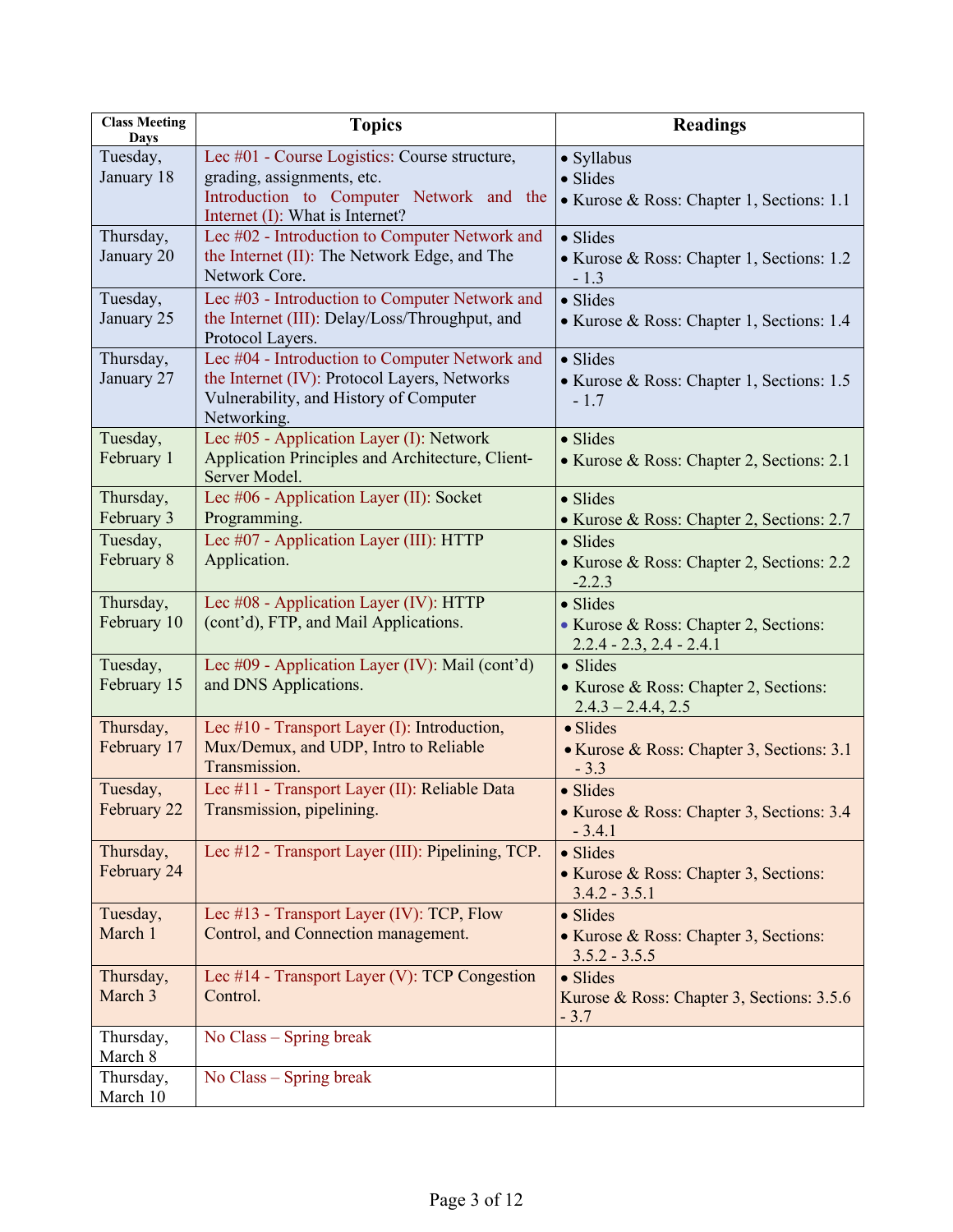| Tuesday,              | Mid Term Exam                                                         |                                                            |
|-----------------------|-----------------------------------------------------------------------|------------------------------------------------------------|
| March 15              |                                                                       |                                                            |
| Thursday,<br>March 17 | Lec #15 - Network Tools: Wireshark                                    |                                                            |
| Tuesday,              | Lec #16 - Network Layer (I): Virtual Circuit vs.                      | • Slides                                                   |
| March 22              | Datagram Networks, and Routers, IP.                                   | • Kurose & Ross: Chapter 4, Sections: 4.1<br>$-4.3.1$      |
| Thursday,             | Lec #17 - Network Layer (II): IP Fragmentation                        | · Slides                                                   |
| March 24              | and IP Addressing.                                                    | • Kurose & Ross: Chapter 4, Sections:<br>$4.3.2 - 4.3.3$   |
| Tuesday,              | Lec #18 - Network Layer (III): Basic routing,                         | · Slides                                                   |
| March 29              | NAT, IPv6, and Generalized Forwarding (SDN<br>data plane)             | • Kurose & Ross: Chapter 4, Sections:<br>$4.34 - 4.4.4$    |
| Thursday,             | Lec #19 - Network Layer (IV): Routing, Link                           | $\bullet$ Slides                                           |
| March 31              | <b>State Routing, Distance Vector Routing.</b>                        | • Kurose & Ross: Chapter 5, Sections: 5.1<br>$-5.2.1$      |
| Tuesday,              | Lec #20 - Network Layer (V): Scalable routing,                        | · Slides                                                   |
| April 5               | intra-domain routing, inter-domain routing, SDN.                      | • Kurose & Ross: Chapter 5, Sections: 5.3<br>$-5.4.2, 5.5$ |
| Thursday,             | Lec #21 - Link Layer (I): Introduction, Error                         | · Slides                                                   |
| April 7               | Detection and Correction, and Multiple Access.                        | Kurose & Ross: Chapter 6, Sections: 6.1 -<br>6.3.1         |
| Tuesday,              | Lec #22 - Link Layer (II): Multiple Access, LAN                       | • Slides                                                   |
| April 12              | addressing, and Ethernet.                                             | • Kurose & Ross: Chapter 6, Sections: 6.3<br>$-6.4$        |
| Thursday,             | Lec #23 - Link Layer (III): Switches, Link                            | • Slides                                                   |
| April 14              | Virtualization, and a Day in the Life of a Web<br>Page Request.       | • Kurose & Ross: Chapter 6, Sections: 6.5<br>$-6.7$        |
| Tuesday,              | Lec #24 - Wireless and Mobile Networks (I):                           | • Slides                                                   |
| April 19              | Introduction, Wireless Links, and 802.11<br>Wireless LANs.            | • Kurose & Ross: Chapter 7, Sections: 7.1<br>$-7.3.3$      |
| Thursday,             | Lec #25 - Wireless and Mobile Networks (II):                          | • Slides                                                   |
| April 21              | Mobility Management, Mobile IP, and Mobility<br>in Cellular Networks. | • Kurose & Ross: Chapter 7, Sections: 7.5<br>- 7.8         |
| Tuesday,              | Lec #26 - Security in Computer Networks (I):                          | • Slides                                                   |
| April 26              | Introduction, Cryptography, and Message<br>Integrity.                 | • Kurose & Ross: Chapter 8, Sections: 8.1<br>$-8.3$        |
| Thursday,             | Lec #27 - Security in Computer Networks (II):                         | • Slides                                                   |
| April 28              | Authentication, SSL, and Securing Wireless<br>Networks.               | • Kurose & Ross: Chapter 8, Sections:<br>8.4, 8.6, 8.8     |
| Tuesday,<br>May 3     | Lec #28 - Final Exam / Class Review                                   |                                                            |
| Thursday,             | Final Exam (8:00am-10:50am)                                           |                                                            |
| May 5                 |                                                                       |                                                            |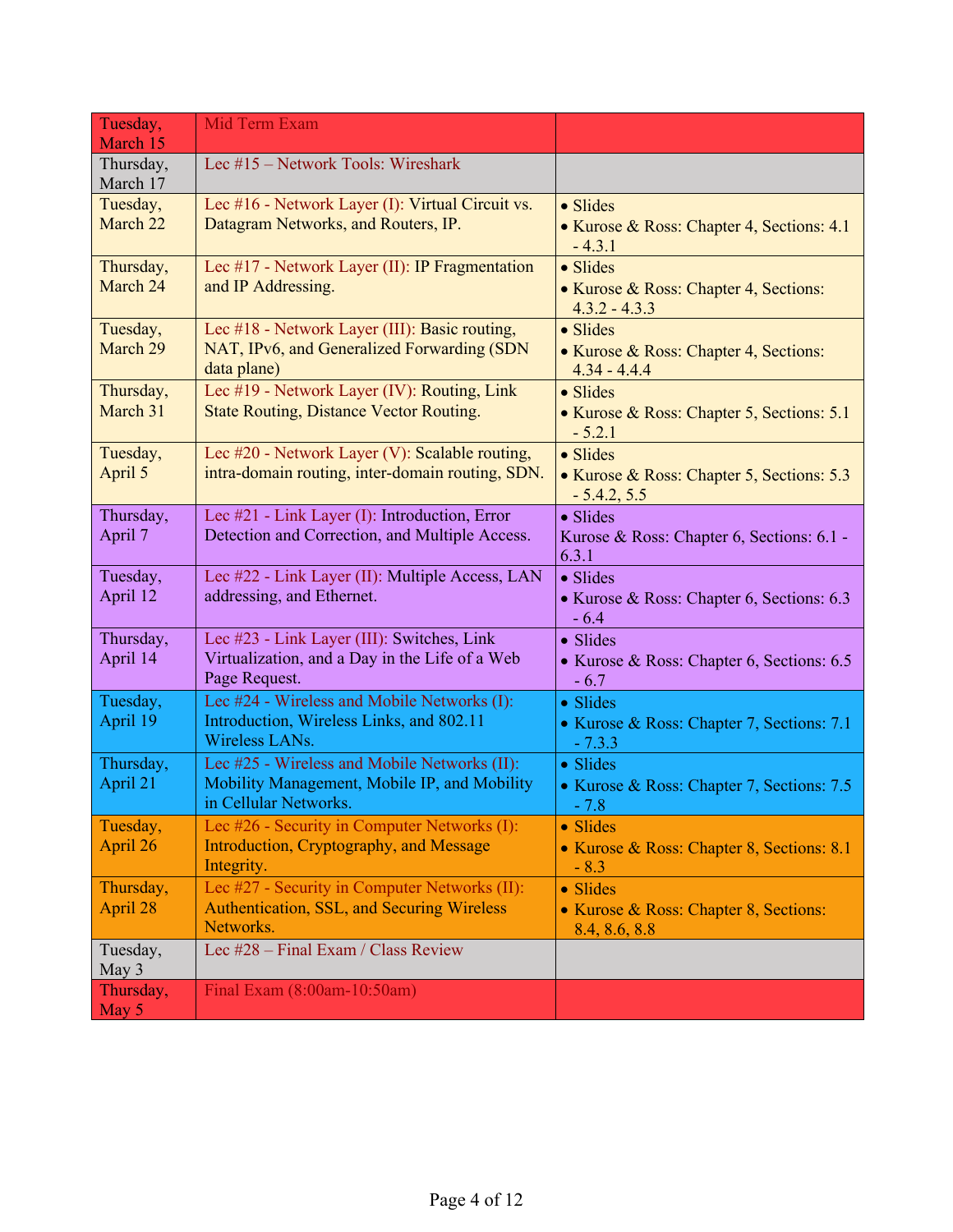# **Course Grading Criteria**

# **Grading**

Your grade in this class will be based on the following:

(Note that these percentages are only approximate and are subject to change, but by no more than 10%.)

| Programming<br><b>Assignments</b>             | 15% These are to be completed individually unless otherwise specified and are due before midnight on the due date.                                                                                                                                                                                                                                                    |  |
|-----------------------------------------------|-----------------------------------------------------------------------------------------------------------------------------------------------------------------------------------------------------------------------------------------------------------------------------------------------------------------------------------------------------------------------|--|
| <b>Written Homework</b><br><b>Assignments</b> | $30\%$ These are to be completed individually and are due before<br>midnight on the due date.                                                                                                                                                                                                                                                                         |  |
| <b>Midterm Exam</b>                           | This will be a closed-book and closed-Internet exam. The<br>$25\%$ exam questions will be similar in style and complexity to<br>the written homework assignments.                                                                                                                                                                                                     |  |
| <b>Final Exam</b>                             | This will be a closed-book and closed-Internet exam. Our<br>final exam is scheduled for Monday, May 5, 2022 at<br>8:00am. The final will cover topics from the entire<br>$30\%$ semester in which 25% of the exam will be on the topics<br>covered before the mid-term and the remaining 75% of<br>the exam will be on the topics covered after the mid-term<br>exam. |  |

# **Grading Scale**

The grading scale is as follows:

(+ and - modifiers will be applied as appropriate)

| $90 - 100 =$ | $\blacktriangle$ |
|--------------|------------------|
| $80 - 89 =$  | R                |
| $70 - 79 =$  | C                |
| $60-69=$     | D                |
| $0-59=$      | R                |

# **Programming Assignment Grading Guidelines**

- Programs that do not compile will receive a 0.
- Programming assignments will be graded based on how your program performs on a number of test cases. You are strongly encouraged to rigorously test your program before submitting it.
- Programming style (including code comments) and design will also be considered in grading. Sloppy programs that pass 100% of the tests will not receive a grade of 100.
- Include your name, assignment number, due date, and course in the comments of each file that you submit.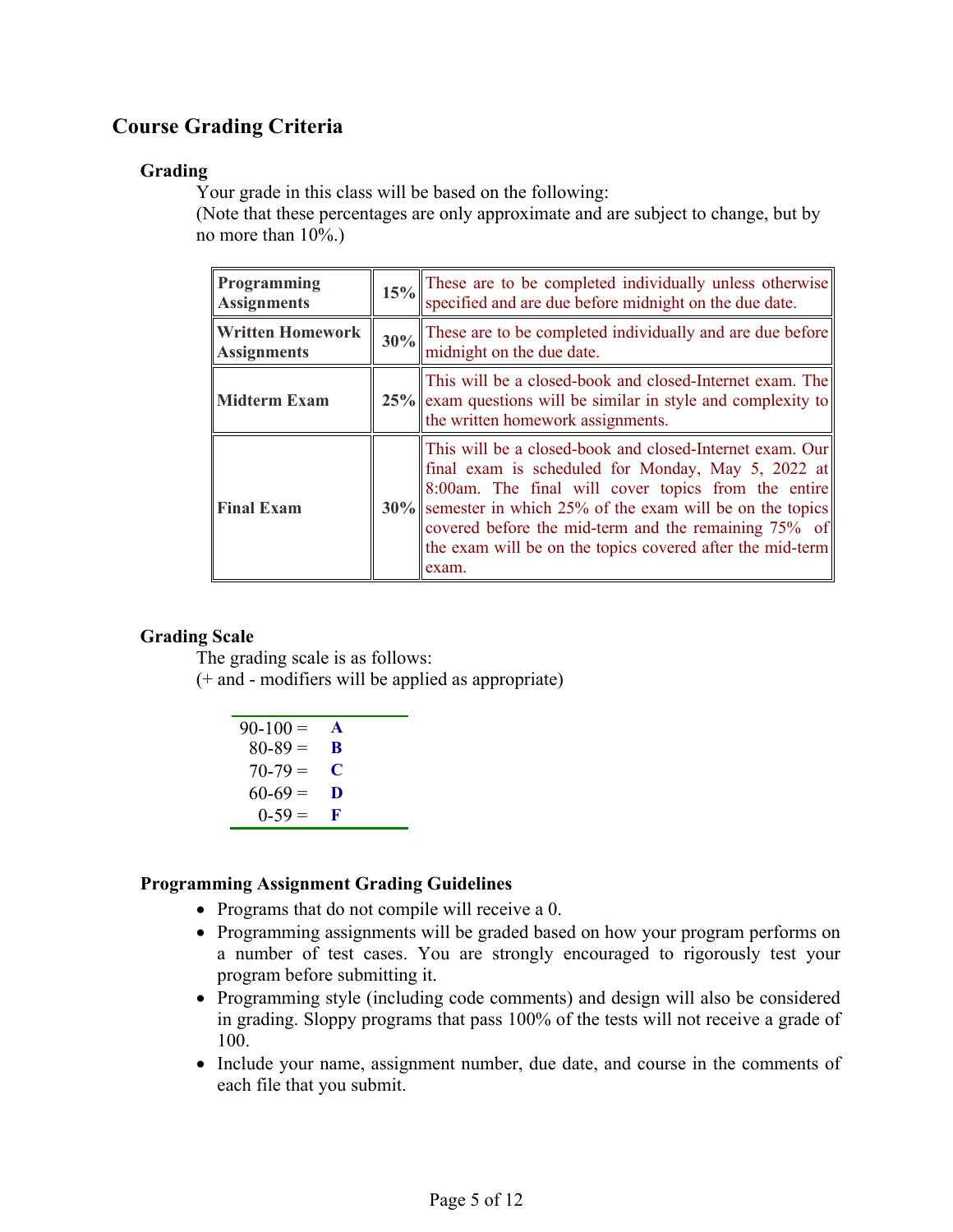## **Late Assignments**

Any assignment submitted after its deadline is considered late. The following penalties for late assignments apply:

- $\bullet$  0-24 hours late:  $-10\%$
- 25-48 hours late:  $-25\%$
- Over 48 hours late: not accepted, grade  $= 0$

This time limit includes weekends -- they are counted just like weekdays. I reserve the right to specify that late submissions will not be accepted for particular assignments.

# **Technology Support** - **Engineering & VCU Resources:**

- **Personal Computer Requirement**: For our current system requirements and recommendations, see: https://egr.vcu.edu/admissions/accepted/computerrecommendations/
- **Remote Access to Public Lab computers**: To provide remote access, we use the Citrix App2Go environment to provide full and exclusive control over "the next available" computer in the lab. See this link for more details: https://wiki.vcu.edu/x/Oa0tBg
- **VCU provides a lot of software available for students to download to their personal computers.** For a list of software and the specifics for each, see: https://ts.vcu.edu/software-center/. In particular, Microsoft Office is available free to students.
- **VCU has transitioned to Canvas.** See the Canvas Student Guide at this link: https://community.canvaslms.com/t5/Student-Guide/tkb-p/student
- **For IT help in the College of Engineering**, see our Wikipedia for "student" help at: https://wiki.vcu.edu/display/EGRITHELP
- **VCU's Technology Services (TS) provides support for "central IT" services**. If you have a technical issue with any of the following services, please submit a ticket with VCU Technology Services at https://itsupport.vcu.edu/ or call (804) 828-2227. VCU TS maintains and supports these services and will be able to provide assistance to you.
	- VCU Cisco VPN
	- 2Factor or Dual Authentication (DUO)
	- Canvas
	- Gmail or other Google Apps
	- Zoom videoconferencing
	- VCU App2Go (Application server)
	- Resetting VCU password
- **For IT issues related to College of Engineering teaching and research, email egrfixit@vcu.edu**
- **For loaner Chromebooks for emergency purposes:** See this link for more details: https://vcutsmpc.getconnect2.com/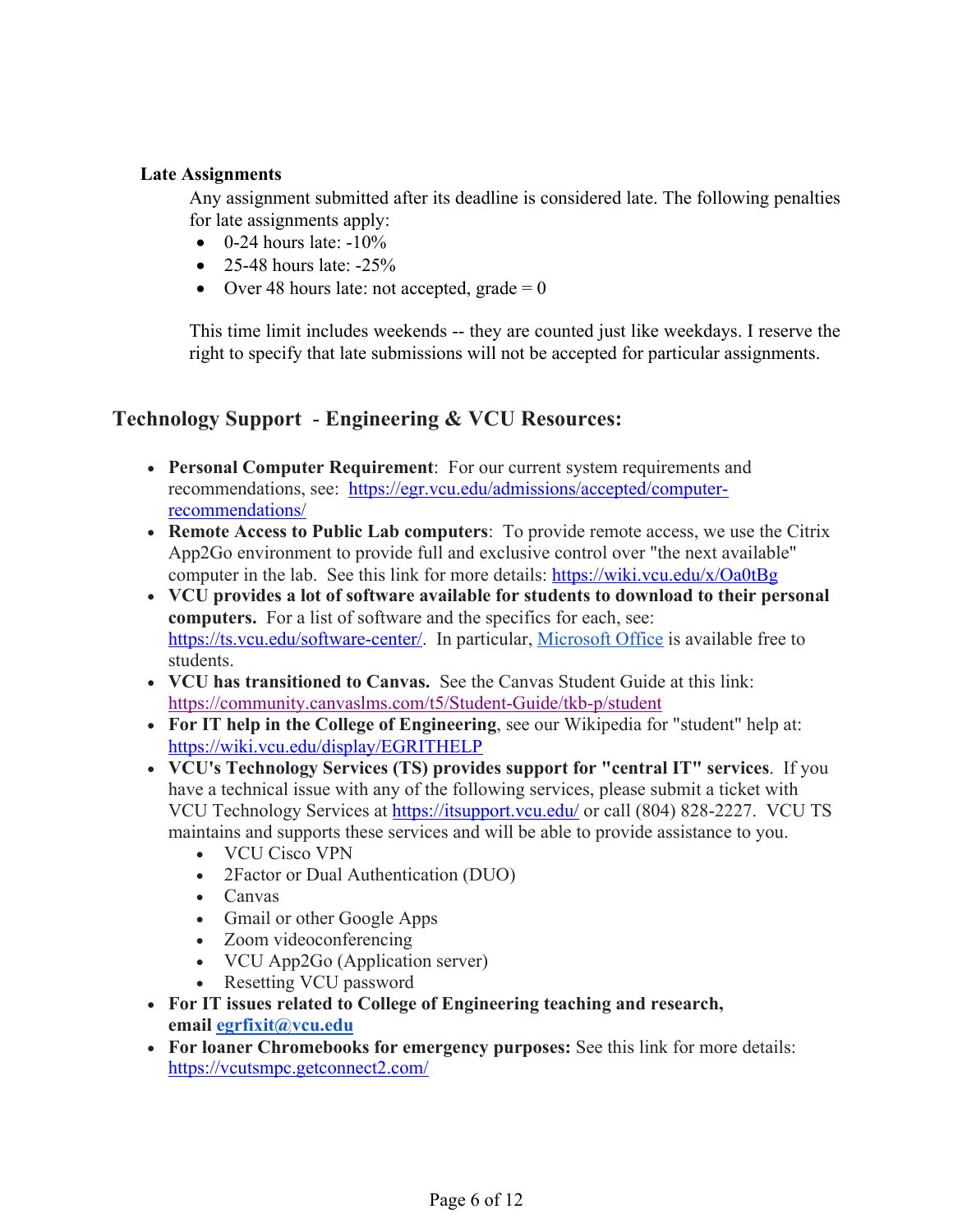# **Student Responsibilities**

(source: One VCU: Responsible Together available at:

https://together.vcu.edu/students/)

- 1. All students are required to complete the *Responsible Together Course* (**https://students.vcu.edu/dsa/rtc/**) by the time you arrive on campus for move-in, on-campus classes or to access any activities on campus.
- 2. Vaccination **is required** for all students who live, learn, work or will be on campus for any reason (excluding those with religious or health exemptions).
- 3. If you have not yet received your COVID-19 vaccination, you can make an appointment on-campus through University Student Health Services (https://health.students.vcu.edu/web-portal/) or at a provider near you (search vaccine availability at www.vaccines.gov).
- 4. Students who receive vaccination exemptions must follow safety guidelines for their health and for the health of our community
- 5. Masking indoors has been reinstated throughout the university and remains in effect for health system facilities.

# **Some VCU References**

- One VCU: Better Together
	- https://together.vcu.edu/
- One VCU: Better Together For Students
	- https://together.vcu.edu/students/
- Tips for Keep on Being Well
	- https://students.vcu.edu/about/keep-on-being-well-at-vcu/
- University Student Health Services
	- https://health.students.vcu.edu/immunizations/submitting-immunization-records/
- Student vaccine FAQ
	- https://together.vcu.edu/faq/student-vaccine/

# **Course Policies**

### **Attendance**

I expect you to attend class and to arrive on time. Your grade may be affected if you are consistently tardy. If you have to miss a class, you are responsible checking the course Canvas to find any assignments or notes you may have missed. Students may leave after 15 minutes if the instructor or a guest lecturer does not arrive in that time.

# **Computer Account and Email**

Students should have a VCU email and Canvas accounts. This will allow you to log into the course's Canvas site. All VCU students automatically receive these accounts, though you may need to activate yours, particularly if you are new to VCU.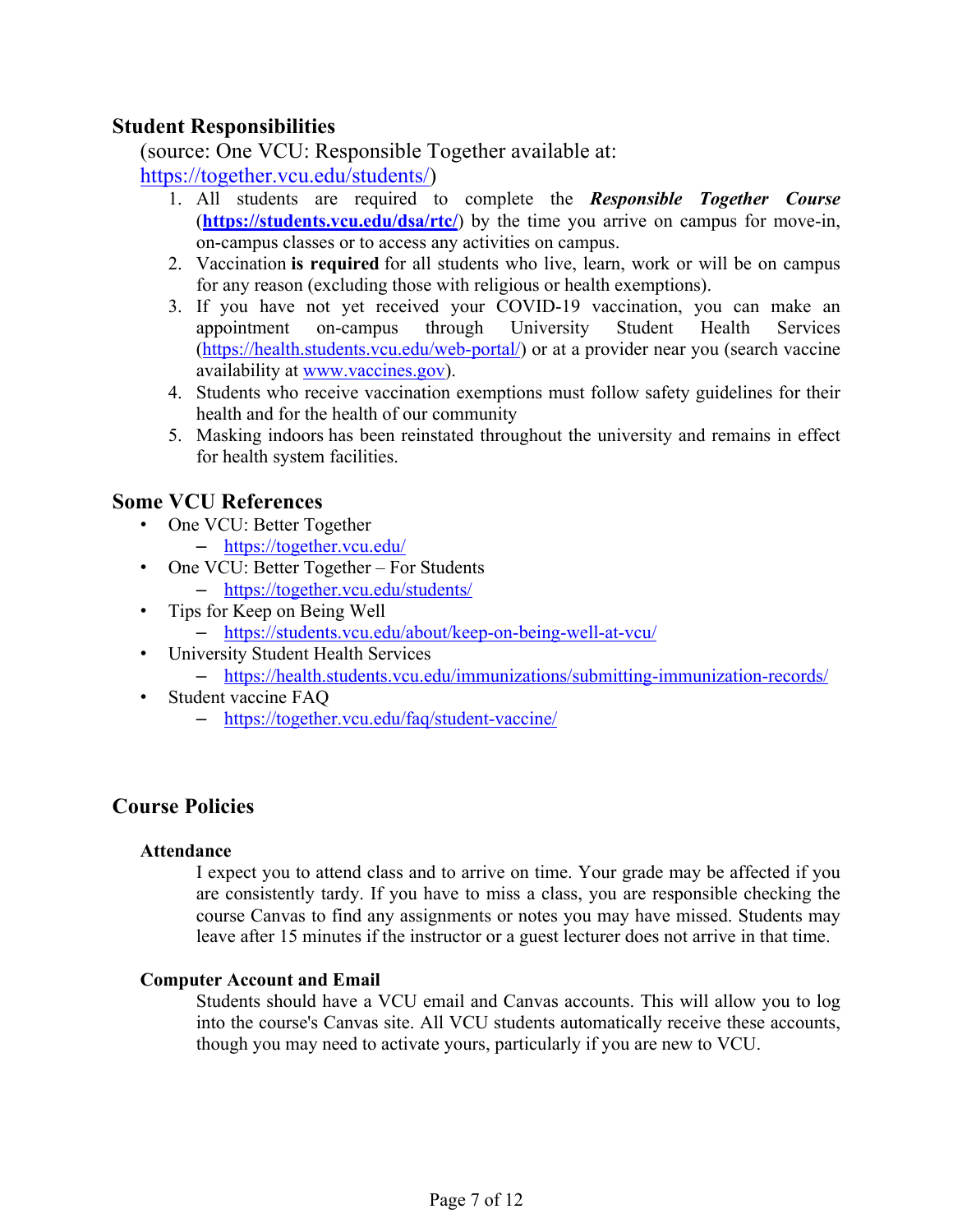Students should activate their VCU e-mail accounts and check them every day. If a student chooses to have his/her messages forwarded to another account, it is the student's responsibility to take the necessary steps to have them forwarded.

All students in this course are responsible for making sure they have working accounts prior to the first assignment.

All students are expected to know and comply with VCU's Computer and Network Use policy, which can be reviewed at https://policy.vcu.edu/universitywidepolicies/policies/computer-and-network-resources-use.html

#### **Posting Questions and Getting Help**

Questions of general interest should first be posted to either the Canvas Discussions (only if they have not already been answered) so that other students can benefit from the response or have an opportunity to respond to your question. Feel free to answer posted questions from other students too. Only questions of a private nature should be communicated to instructor through email. When sending a message to me, please allow a minimum of 24 hours for a response. Most of the time I will respond much faster, but sometimes meetings and other courses take over my schedule.

#### **Be Proactive in Communication with Instructor**

(adapted from UWSP)

If you find that you have any trouble keeping up with assignments or other aspects of the course, make sure you let your instructor know as early as possible. As you will find, building rapport and effective relationships are key to becoming an effective professional. Make sure that you are proactive in informing your instructor when difficulties arise during the semester so that we can help you find a solution.

#### **Tests and Make-ups**

If a situation has occurred that requires your time and attention which will prevent submitting your graded activities on time, please notify your instructor 24 hours before the scheduled due date**.** It is the student's responsibility to give the instructor a written excuse and to arrange for any makeup work to be done. A makeup exam may be different (and possibly more difficult) than the regularly scheduled exam.

#### **Course Disclaimer**

Every attempt is made to provide a syllabus that is complete and that provides an accurate overview of the course. However, circumstances and events may make it necessary for the instructor to modify the syllabus during the semester. This may depend, in part, on the progress, needs, and experiences of the students.

#### **Withdrawal**

A syllabus constitutes an agreement between the student and the course instructor about course requirements. Participation in this course indicates your acceptance of its teaching focus, requirements, and policies. Please review the syllabus and the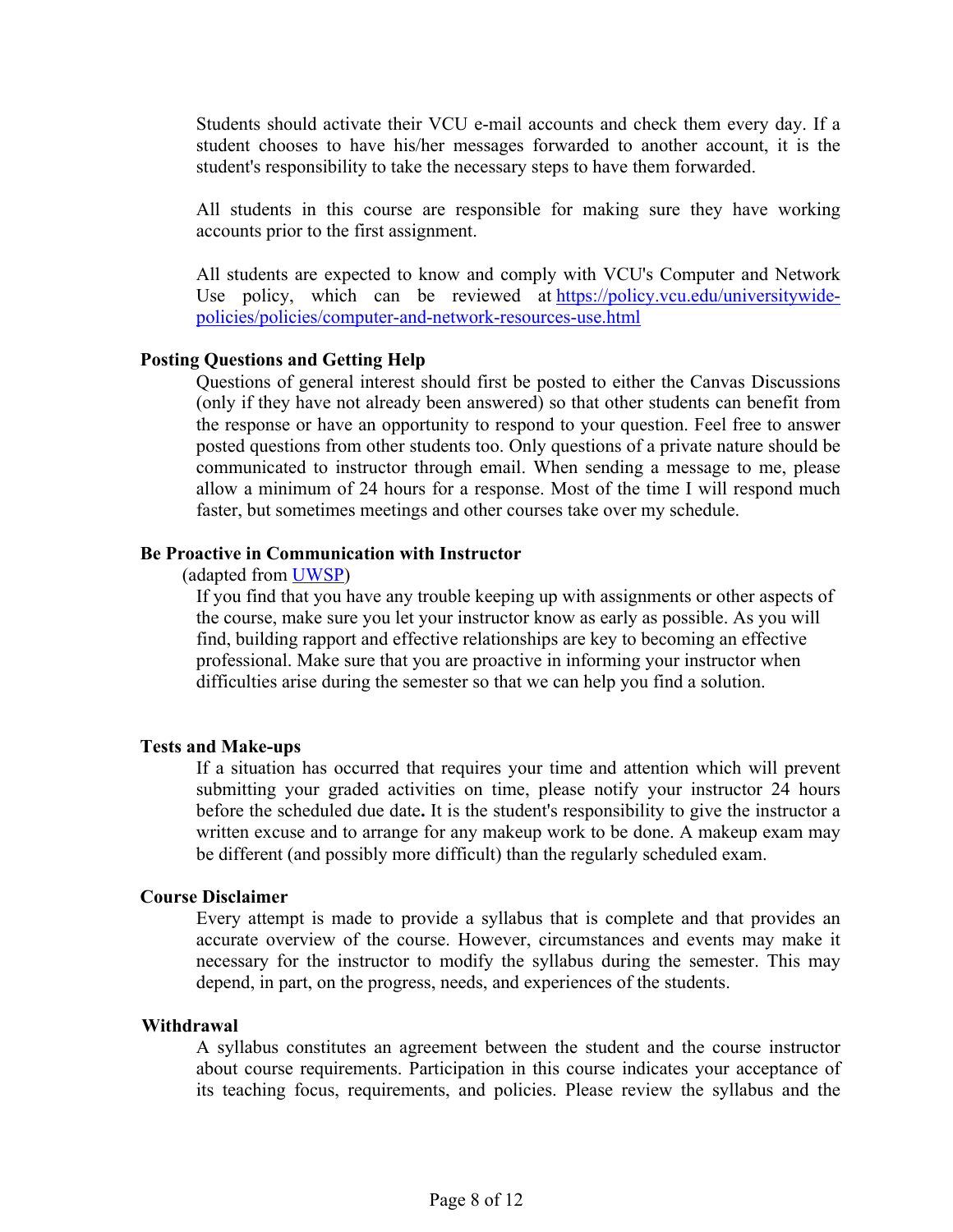course requirements as soon as possible. If you believe that the nature of this course does not meet your interests, needs or expectations, if you are not prepared for the amount of work involved - or if you anticipate that the class meetings, assignment deadlines or abiding by the course policies will constitute an unacceptable hardship for you - you should drop the class by the drop/add deadline. For more information, please check the Records and Registration page (http://rar.vcu.edu/registration/)

# **University Policies**

### **College Classroom Conduct**

Please be respectful of your classmates and instructor by minimizing distractions during class. Cell phones must be turned off during class.

#### **VCU Statement on Safety**

What to know and do to be prepared for emergencies at VCU:

- Sign up to receive VCU text messaging alerts (http://www.vcu.edu/alert/notify). Keep your information up‐to‐date.
- Know the safe evacuation route from each of your classrooms. Emergency routes are posted in classrooms.
- Listen for and follow instructions from VCU or other designated authorities.
- Know where to go for additional emergency information (http://www.vcu.edu/alert).
- Know the emergency phone number for the VCU Police (828–1234). Report suspicious activities and objects.

### **VCU Honor System**

(from https://conduct.students.vcu.edu/vcu-honor-system/)

VCU recognizes that honesty, truth, and integrity are values central to its mission to advance knowledge and student success both in the world VCU students will enter, or return to, once they have graduated and in the university community as a microcosm of that world. In a community devoted to learning, a foundation of honor must exist if that community is to thrive with respect and harmony. Therefore, all members of the university community must conduct themselves in accordance with the highest standards of academic honesty, ethics, and integrity at all times.

#### **Statement on Americans with Disabilities Act**

Section 504 of the Rehabilitation Act of 1973 and the Americans with Disabilities Act of 1990 require Virginia Commonwealth University to provide an 'academic adjustment' and/or a 'reasonable accommodation' to any qualified individual with a physical or mental disability who self‐identifies as having such. Students should contact the Disability Support Services office on the Monroe Park Campus (828‐2253) or on the MCV Campus (828‐9782) for appropriate academic adjustments or accommodations.

#### **Requesting accommodations**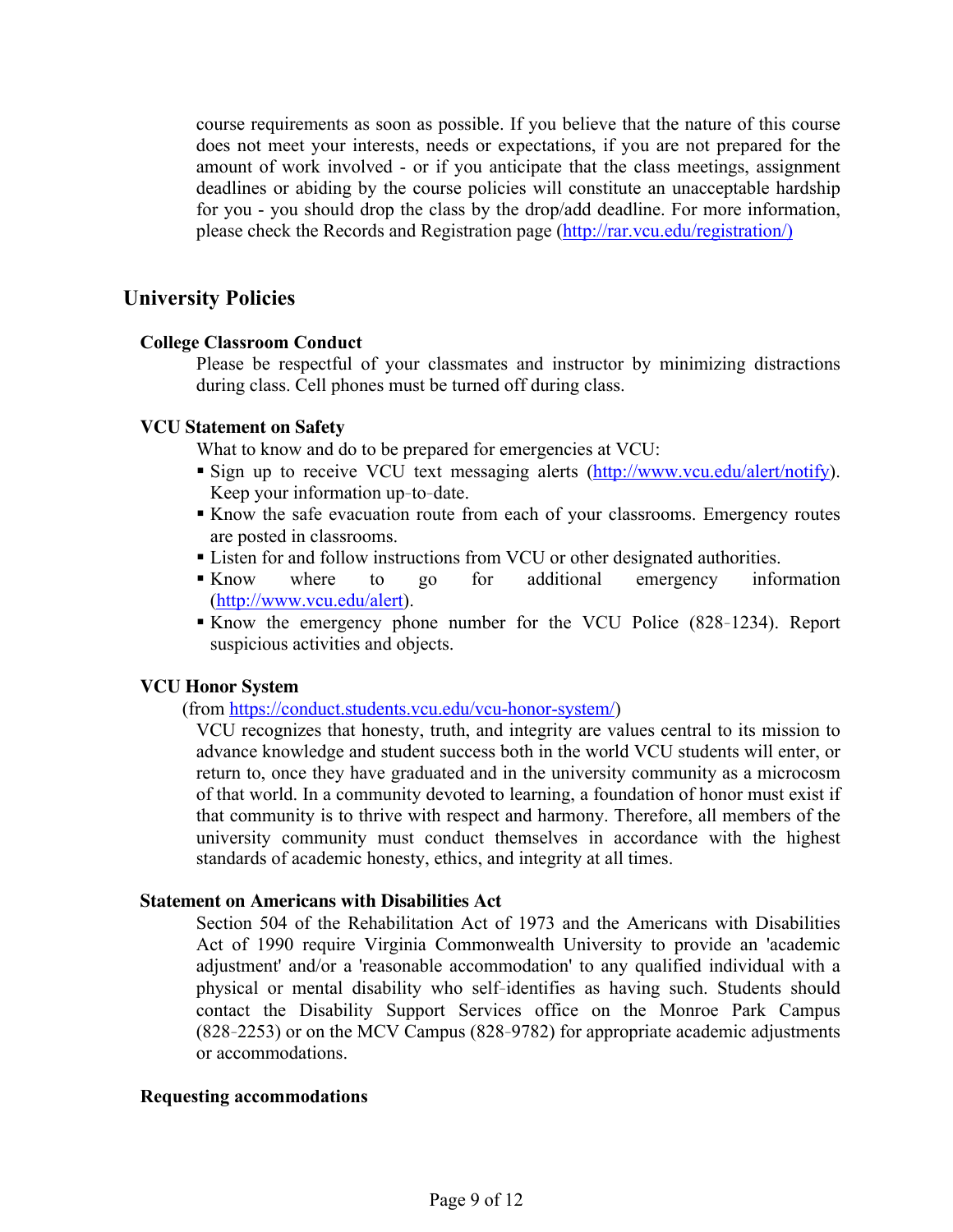#### (from One VCU: Responsible Together)

The university recognizes that some students who previously did not need Section 504 Academic Accommodations, and who have a qualifying condition or disability, may need support or assistance during the return to campus process. A modified approach for the temporary and more permanent need for accommodation has been developed and implemented to provide students with full access to programs and activities related to their academic majors. Because every case is different, student requests are evaluated on a case-by-case basis. Please share your need for an accommodation with the Student Accessibility and Education Office, or for MCV Campus students, the Division for Academic Success, after you have worked directly with your faculty member.

## **VCU Guidelines for Student Conduct**

VCU faculties play a critical role in helping to build an environment that is conducive to the academic success of our students. As you know, VCU has policies and procedures designed to create an environment conducive to academic excellence. One of these policies and procedures can be found in a document entitled "Guidelines for Faculty Members Regarding Student Conduct in the Instructional Settings." This document is available on the VCU Web at http://www.students.vcu.edu/studentconduct.

Understanding these guidelines will help you to encourage classroom behavior that does not detract from the quality of each student's educational experience. Please read the document and think about your role in promoting a University culture based on mutual respect and civility. As a reminder, both faculty and students should turn off cell phones and pagers while in the classroom.

### **Student email standard**

Email is considered an official method for communication at VCU. Students are expected to check their official VCU email on a frequent and consistent basis (the university recommends daily) in order to remain informed of university-related communications. Students are responsible for the consequences of not reading, in a timely fashion, university-related communications sent to their official VCU student email account. Mail sent to the VCU email address may include notification of university-related actions, including disciplinary action. Students must read this standard in its entirety at https://ts.vcu.edu/media/technology-services/contentassets/university-resources/ts-groups/information-security/StudentEmailStandard.pdf

### **Withdrawal from classes**

Before withdrawing from classes, students should consult their instructor as well as other appropriate university offices. Withdrawing from classes may negatively impact a student's financial aid award and his or her semester charges. To discuss financial aid and the student bill, visit the Student Services Center at 1015 Floyd Avenue (Harris Hall) and/or contact your financial aid counselor regarding the impact on your financial aid.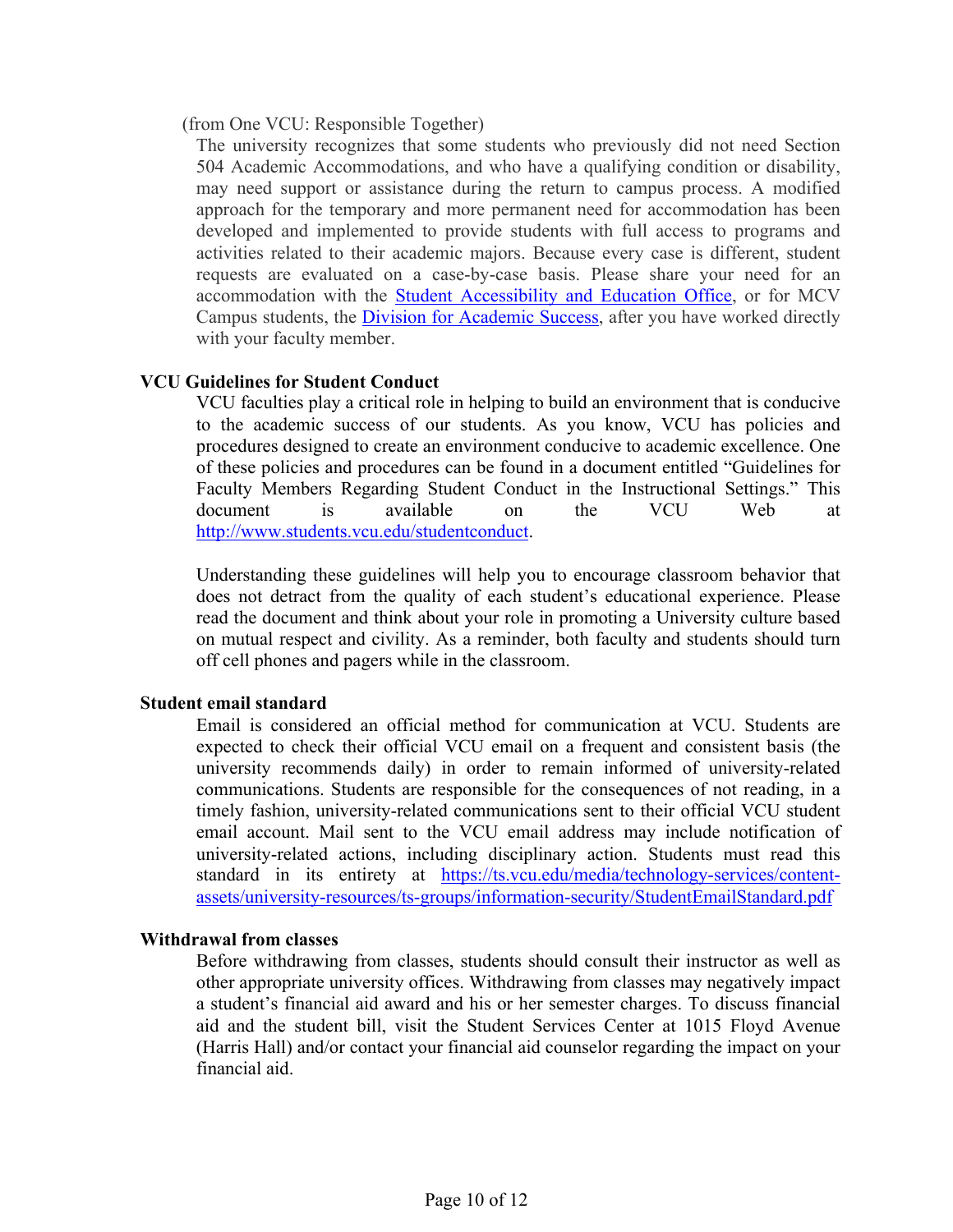#### **Religious Observances**

It is the policy of VCU to accord students, on an individual basis, the opportunity to observe their traditional religious holidays. Students desiring to observe a religious holiday of special importance must provide advance written notification to each instructor by the end of the second week of classes. Instructors are encouraged to avoid scheduling on these dates one‐time‐only activities that cannot be replicated. Faculty members are expected to make reasonable accommodations to students who are absent because of religious observance through such strategies as providing alternative assignments or examinations or granting permission for audio or video recordings and the like.

### **Important Dates**

Important dates for the semester are listed in the VCU Academic Calendar: https://academiccalendars.vcu.edu/

# **Nondiscrimination policy**

(from One VCU: Responsible Together)

VCU is committed to providing a safe, equitable and inclusive environment for all its employees, patients and students. Discrimination or discriminatory harassment is not only unlawful, it is harmful to the well-being of our university community. Our university's core values, specifically those related to diversity and inclusion, have withstood many difficult situations and trying times, and they will not falter now.

Reports of discrimination, bullying, harassment and/or stereotyping of persons of color or those impacted by COVID-19 or otherwise, will not be tolerated. Be assured that VCU will make every effort to address and prevent the occurrence of unlawful discrimination and, if necessary, take prompt and appropriate action to remedy and prevent its reoccurrence. Every member of our community is asked to:

- Become familiar with the university's policies on Preventing and Responding to Discrimination and Duty to Report and Protection from Retaliation in the VCU Policy Library.
- Consult with Equity and Access Services or VCU Human Resources for additional guidance on how to file a report of discrimination.
- Contact the Office of Institutional Equity, Effectiveness and Success (IES) on how to address and maintain a culture of inclusion.
- Encourage individuals who may need an ADA accommodation for a known or newly acquired disability, to contact the ADA/504 Coordinator in ADA Services.
- Bookmark and share information on university or community agencies that offer support or services, such as VCU's Counseling Services or Ombudsperson.
- Explore training and educational opportunities on diversity and inclusion at IExcel Education and through the Office of Institutional Equity, Effectiveness and Success.
- Offer nonjudgmental support and empathy to those affected by current events and this health crisis.